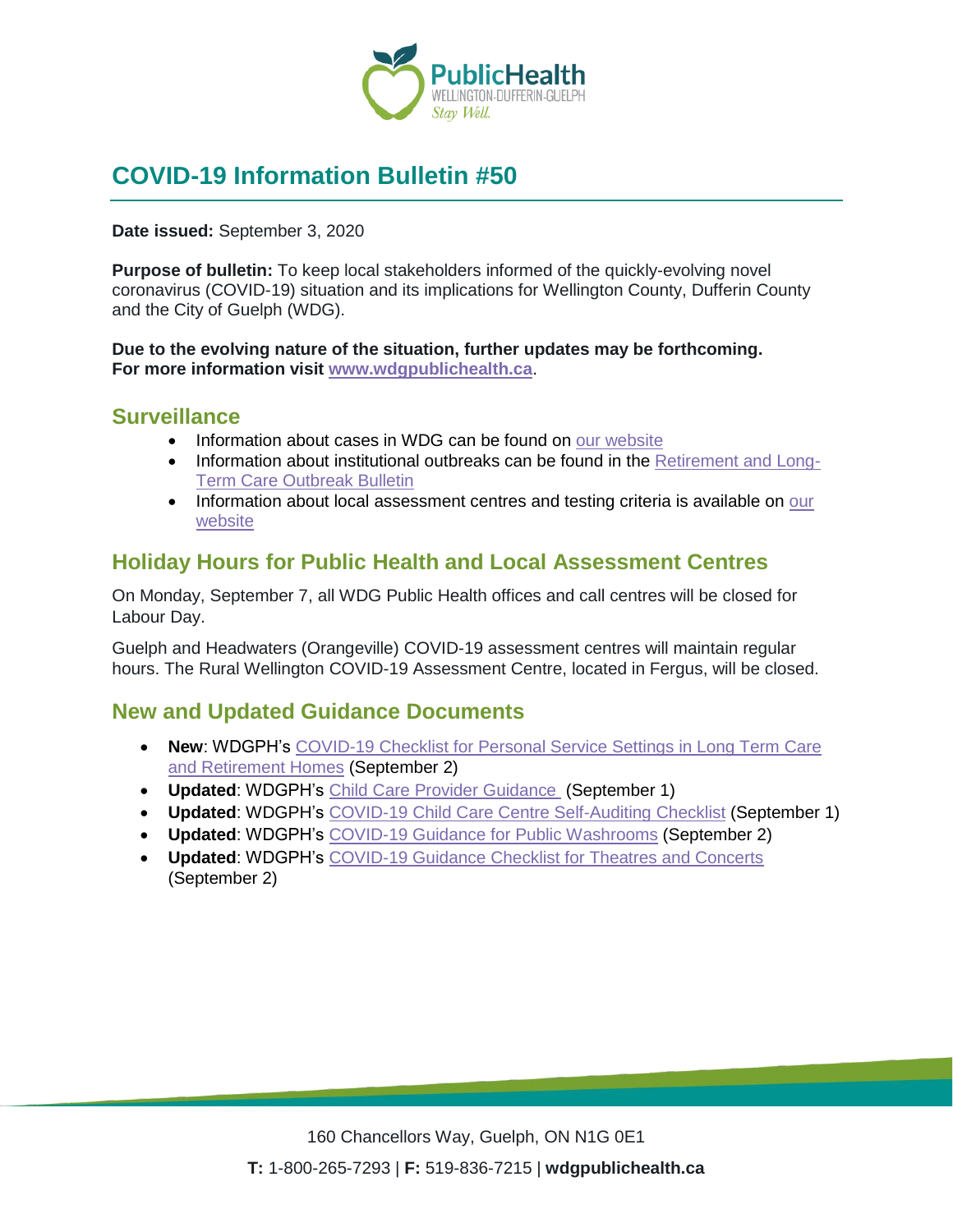

## **Guidance Documents and Resources for Schools**

The [school section](https://www.wdgpublichealth.ca/your-health/covid-19-information-schools-parents-and-teachers/schools-and-post-secondary) on the WDGPH website has been updated with the following resources. Please be sure to bookmark the page, rather than save documents, to ensure you have the most up-to-date versions. Minor revisions are made as needed.

#### **SCREENING FOR SYMPTOMS**

- COVID-19 Screening Tool for Children
- COVID-19 Daily Screening Tool for Secondary School Students
- COVID-19 Daily Screening Tool for School-Based Staff

#### **SYMPTOMS, CASES AND RETURN TO SCHOOL**

- Guidance for a COVID-19 Positive Case Among Student/Staff
- Guidance for Symptomatic Staff/Student at School
- Guidance for Return to School

**SAMPLE LETTERS** (referenced in the above process maps, if required)

- School Case Information
- Symptomatic Student Information

#### **Announcements and Changes to Services**

- On September 3, the [Government of Canada](https://www.canada.ca/en/employment-social-development/news/2020/09/x.html) announced over 1,000 new projects delivered by community organizations across the country to support seniors during the COVID-19 pandemic.
- On September 3, the [National Research Council of Canada](https://www.canada.ca/en/national-research-council/news/2020/09/tronosjet-manufacturing-inc-receives-funding-from-government-of-canada-to-develop-testing-swabs-for-covid-19.html) announced that Tronosjet Manufacturing Inc. is receiving advisory services and up to \$95,000 in research and development funding for the development of 3D-printed nasal testing swabs which will be used in testing kits to detect COVID-19.
- On September 3, the [Prime Minister, Justin Trudeau](https://pm.gc.ca/en/news/news-releases/2020/09/03/canadas-covid-19-exposure-notification-app-now-available-newfoundland) announced that the COVID-19 exposure app is now available for use in Newfoundland and Labrador.
- On September 2, the [Government of Ontario](https://www.news.ontario.ca/mto/en/2020/09/ontario-expands-driver-testing-services-provincewide.html) announced that it is expanding driver testing services across the province with strict protocols to prevent the spread of COVID-19 beginning September 8.
- On September 2, the [Government of Ontario](https://www.news.ontario.ca/mltc/en/2020/09/welcoming-caregivers-to-ontarios-long-term-care-homes.html) announced visitor policy updates for longterm care homes to help operators implement consistent visiting practices across the province.
- On September 2, the [Government of Ontario](https://www.news.ontario.ca/opo/en/2020/09/ontario-protecting-transit-riders-and-workers-as-province-reopens.html) announced that it is partnering with public transit operators across the province to implement measures that will ensure transit workers and passengers can safely and confidently take public transit during the pandemic.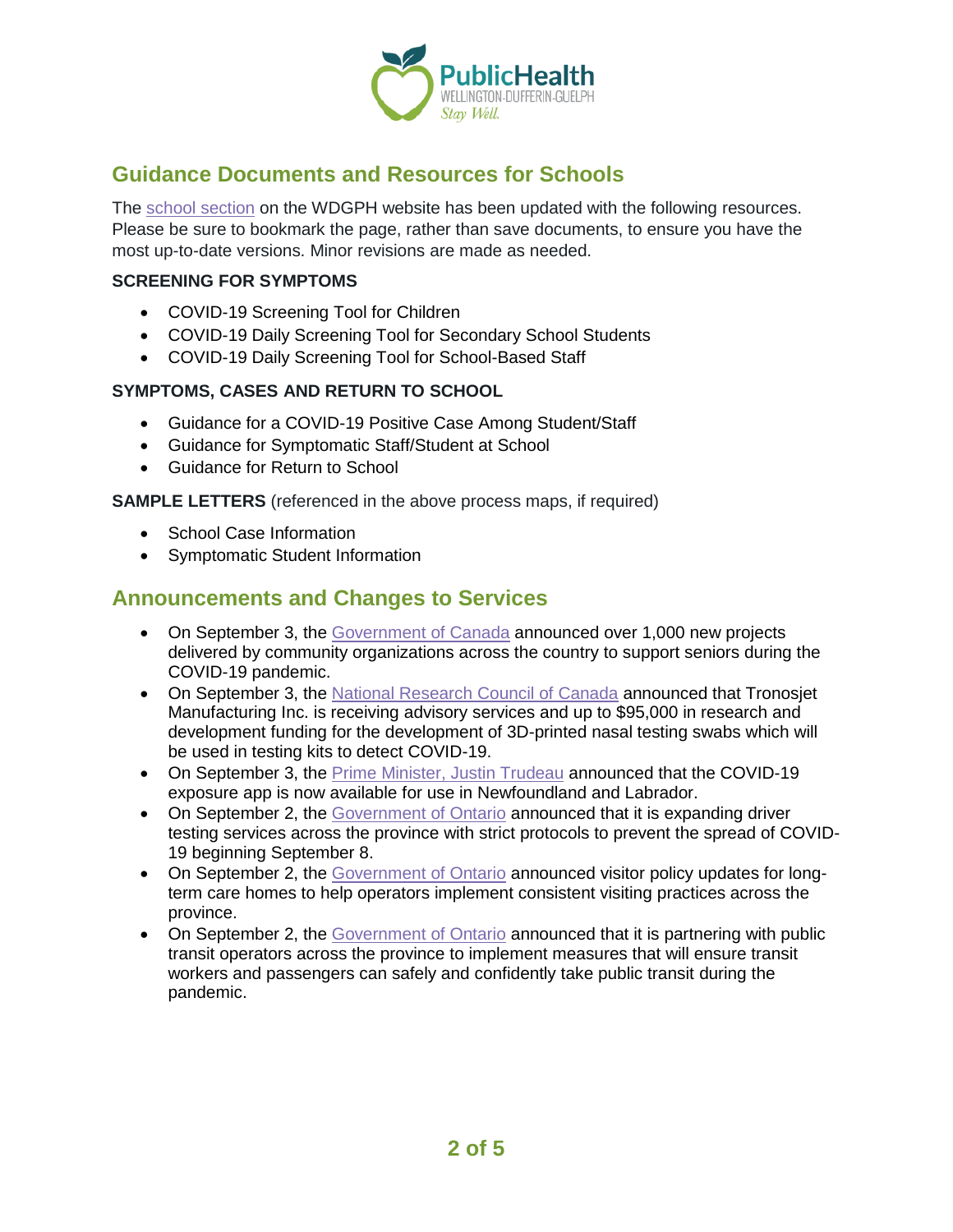

# *Ongoing COVID-19 Action*

### **Physical Distancing Floor Decals**

- WDG Public Health has physical distancing floor decals available for community partners to use at their locations.
- If you would like decals, please contact Anna Vanderlaan via email at [anna.vanderlaan@wdgpublichealth.ca](mailto:anna.vanderlaan@wdgpublichealth.ca)



# **COVID Alert App**

The [Government of Ontario](https://news.ontario.ca/opo/en/2020/07/covid-alert-available-for-download-beginning-today.html) is encouraging Ontarians to download [COVID Alert](https://covid-19.ontario.ca/covidalert?_ga=2.68068817.1702415536.1596548534-1123331746.1579028832) on their smartphones. The free, nation-wide app notifies users of potential exposure to COVID-19. Users who test positive for COVID-19 will receive a one-time key from their health authority that they can enter in the app. When the key is entered, COVID Alert will notify other users who may have come in close contact with that person for at least 15 minutes in the past 14 days so they can contact their local public health authority for guidance.

The app uses strong measures to protect data and does not track a user's location or collect personally identifiable information. The Privacy Commissioners of Canada and Ontario were consulted on the development of COVID Alert to ensure the highest level of privacy for users.

### **COVID-19 Testing**

Please go to an [Assessment Centre](https://wdgpublichealth.ca/your-health/covid-19-information-public/assessment-centres-wdg) to get tested. Public Health **DOES NOT** provide testing. No referral is needed. **Bring your health card to the assessment centre** (if you have one). It is OK if it is expired. Presenting your health card allows you to:

- Check your test results online. Public Health only calls those who test positive.
- Be treated or prescribed medication for other respiratory conditions if needed and if this option is available at your assessment centre.
- Move through the testing process faster.

Further instruction will be provided by the clinician at the assessment centre based on individual assessment. Be prepared for increased wait times at the assessment centres. **\*Please note that the Rural Wellington COVID-19 Assessment Centre (Fergus) will be closed on Monday, September 7.**

# **Check Your COVID-19 Test Results Online**

The Ontario government has launched an online [COVID-19 Test Result Viewer.](https://covid19results.ehealthontario.ca:4443/agree) This offers fast and secure access to test results on your computer or mobile device. NOTE: **Online test results are only available to those with an Ontario photo (green) health card.**

If you receive a positive result via the online COVID-19 Test Result Viewer, you will have the option to report your information to Public Health through Contact +. Contact + is a voluntary, web-based service for positive results received via the COVID-19 Test Result Viewer. **It does not replace the call you get from Public Health**. Contact + allows you to confirm your contact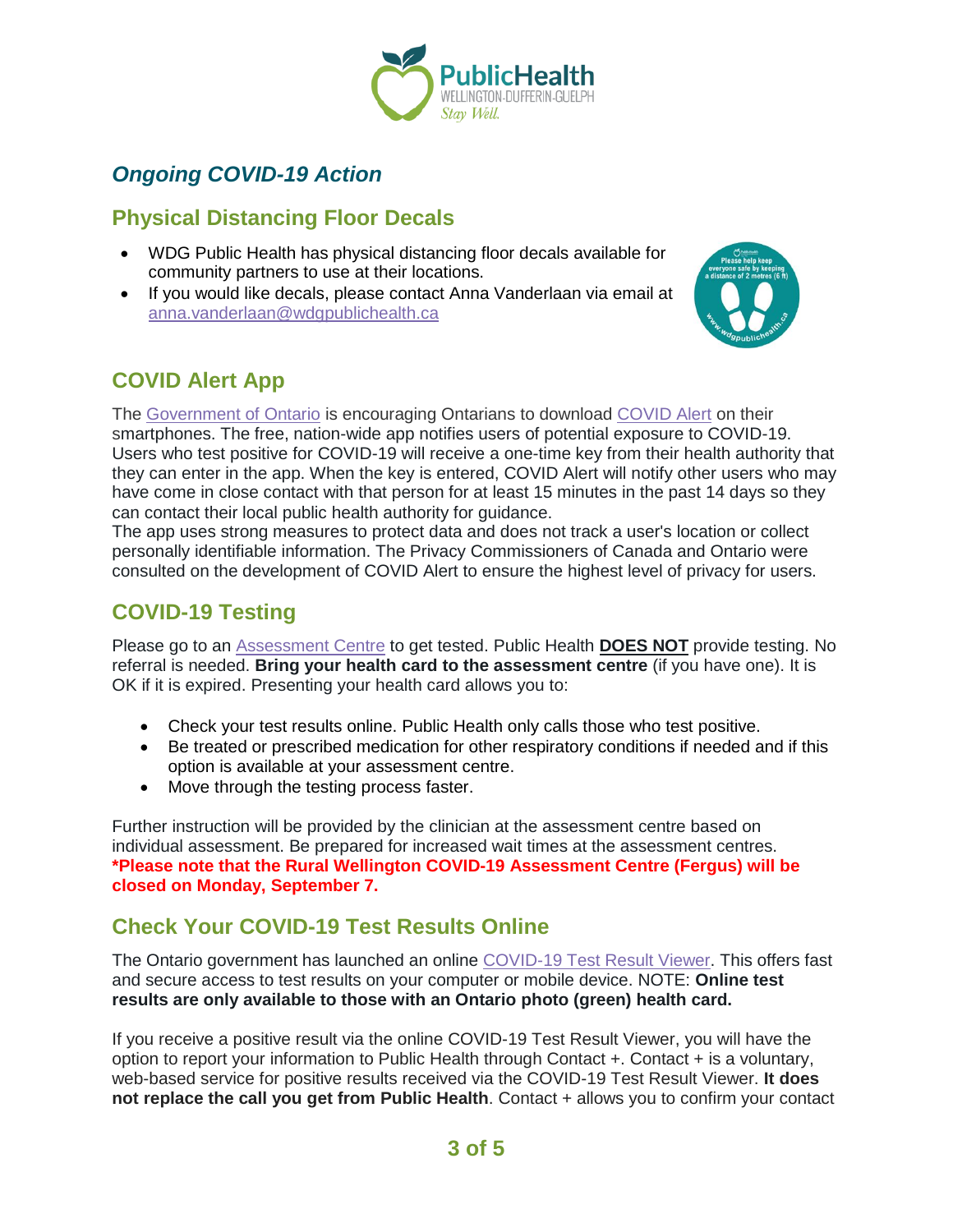

details as well as review and answer the questions that Public Health will ask you, in advance of your call. You may add this information for up to 48 hours after your positive test result is reported. For more information about Contact + visit the [testing and results](https://www.wdgpublichealth.ca/your-health/covid-19-information-public/testing-and-results) page.

# **Face Coverings Required for Commercial Businesses in WDG**

Dr. Nicola Mercer, Medical Officer of Health, has issued an order under Section 22 of the *Health Protection and Promotion Act*. What this means:

• A face covering is required for any customer, patron, employee or visitor when entering and while on the premises of any commercial establishment in the WDG region. The order will be in effect until rescinded.

For more details on the order and frequently asked questions, [visit our website](https://www.wdgpublichealth.ca/your-health/covid-19-information-public/face-coverings-class-order-and-faqs) or contact our call centre at 519-822-2715 ext. 4020.

Individuals who may be exempted from this Order:

- Children under the age of two years.
- Children under the age of five years (either chronologically or developmentally) who refuse to wear a face covering and cannot be persuaded to do so by their caregiver.
- People whose ability to breathe is in any way inhibited by the face covering.
- People that have any other medical reason they cannot wear a face covering safely. such as, but not limited to, respiratory disease, cognitive difficulties or difficulties in hearing or processing information.

Learn more about the [wear and care of face coverings.](https://www.wdgpublichealth.ca/your-health/covid-19-information-public/face-coverings-class-order-and-faqs/wear-and-care-face)



### **Health and Safety Sector-Specific Guidance**

Sector-specific guidelines and posters to help protect workers and the public from COVID-19 are available from the Government of Ontario. These [guidance documents](https://www.ontario.ca/page/resources-prevent-covid-19-workplace) are being posted and updated as they become available, so check back regularly.

### **Contact Information for Additional Support**

#### **WDGPH COVID-19 Call Centre**

- **For health-related questions**, including symptoms, close contacts or travel:
	- o Call 519-822-2715 ext. 7006
	- $\circ$  Available Monday Friday from 9:00 a.m. 4:00 p.m.
- **For non-health related questions**, including business or workplace concerns, social distancing/face covering questions or non-emergency reporting questions: